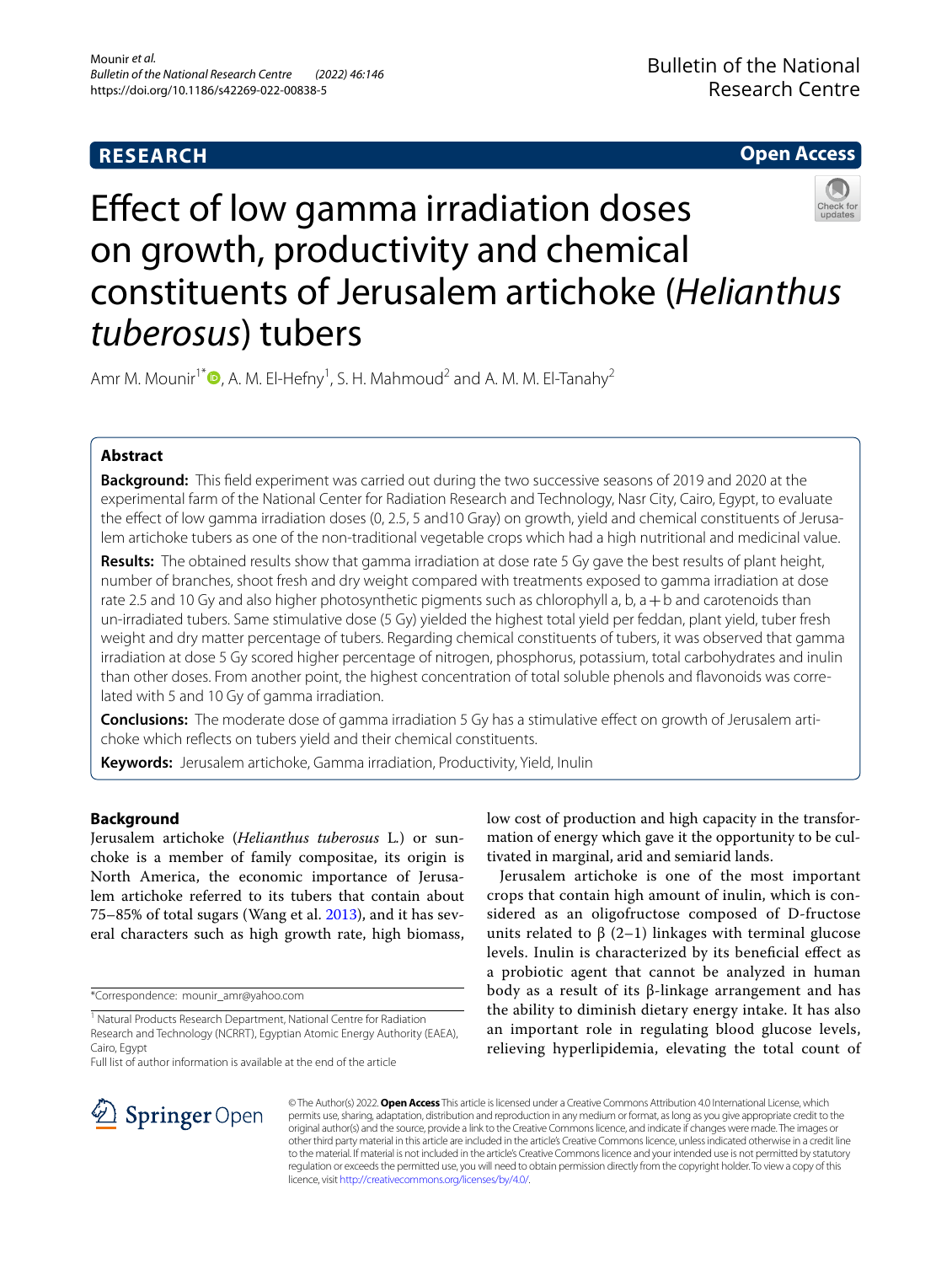bifdobacteria in the intestines and participating as an functional food/dietary fber (Wang et al. [2016\)](#page-6-1).

Gamma irradiation is a type of electromagnetic waves which has good penetration effect in molecules causing ionization of materials through the excitement of their electron (UNSC [2000\)](#page-6-2). Particularly, the ionized cells could be characterized by the disturbance of host DNA which led to a notable changes in the inherited traits. The disturbance of DNA could be permanent which led to grave efects or might be temporary as a result of the ability of DNA in repairing itself after the damage following the mechanism of nucleotides in restoring themselves (Ali et al. [2016\)](#page-5-0).

The physiological effect of low gamma irradiation doses on plant growth might be referred to the reaction between gamma rays and molecules in cells which produce free radicals. The resulted free radicals can change the main components of cells, and the appearance of the efect of low doses might be summarized in the acceleration of cell propagation, cell expansion, enzyme activity, tolerance against biotic or abiotic stress and the increase in plant yield (El-Beltagi et al. [2011\)](#page-6-3). Also, there was a notable efect of gamma irradiation on increasing favonoid, alkaloid, phenolic compound and antioxidant compound (Kim et al. [2006\)](#page-6-4).

The doses below 1 KGy of gamma irradiation are considered low doses (Iglesias-Andreu et al. [2012\)](#page-6-5). It was observed that low doses ameliorate the germination rate and development of okra and cucumber plants (Jaipo et al.[2019\)](#page-6-6), number of fruits and total yield of tomato (Wiendl et al. [2013\)](#page-6-7), photosynthetic pigment concentration in lettuce (Marcu et al. [2013\)](#page-6-8), and this stimulative efect of low doses of gamma irradiation was called hormesis, which is a scientifc term that explains the promoting efect of low doses of gamma irradiation (Calabrese [2019](#page-5-1)).

Thus, the aim of this study was to evaluate the effect of gamma irradiation at diferent doses on Jerusalem artichoke as one of the non-traditional vegetable crops and study their efect on quantity and quality as well as chemical constituents of tubers.

# **Methods**

A feld experiment was carried out during the two successive seasons of 2019 and 2020 under open feld conditions at the sandy clay loamy soil of the experimental farm of the National Center for Radiation Research and Technology, Nasr City, Cairo, Egypt. The chemical and physical analyses of the experimental soil are presented in Table [1](#page-1-0).

**Experimental year Soil properties 2019 2020** pH (1:1) 7,32 7.31 EC (1:1) dS/m 2.2 1.8 Soluble anions (meq/l)

<span id="page-1-0"></span>**Table 1** Chemical and physical analyses of the experimental soil of Nasr City, Cairo governorate, during 2019 and 2020 seasons

| __ , , , , <i>, __,</i> , , , |                 |                 |
|-------------------------------|-----------------|-----------------|
| Soluble anions (meg/l)        |                 |                 |
| CO <sub>3</sub>               | 1.5             | 1.2             |
| HCO <sub>3</sub>              | 4.5             | 4.55            |
| $Cl^-$                        | 8.0             | 7.5             |
| $SO_4^-$                      | 11.7            | 9.6             |
| Soluble cations (meg/l)       |                 |                 |
| $Ca^{++}$                     | 10.5            | 10.1            |
| $Mg^{++}$                     | 3.5             | 3               |
| $K^+$                         | 0.50            | 0.41            |
| $Na+$                         | 11.2            | 9.34            |
| Sand (%)                      | 57.3            | 58.4            |
| Silt (%)                      | 21.2            | 18.2            |
| Clay (%)                      | 21.5            | 23.4            |
| Texture class                 | Sandy clay loam | Sandy clay loam |

## **Irradiation process**

Tubers of Jerusalem artichoke cv. Fuseau were obtained from Faculty of Agriculture Ain Shams University. Similar tubers in shape and size without damage or defects were subjected to diferent low doses of gamma irradiation through Cesium 137 source (0, 2.5, 5 and 10 Gy of gamma rays) at the dose rate of ( 0.65692 and 0.64188 Rad/second) at National Center for Radiation Research and Technology, Nasr City, Cairo, Egypt, during the two successive seasons.

#### **Soil preparation**

Calcium super-phosphate (15%  $P_2O_5$ ) at 300 kg/fed was added during soil preparation, and 150 kg of ammonium nitrate (33% N) and 150 potassium sulfate (50% K<sub>2</sub>O) were added after one month of cultivation and the second one after one month of the first addition. The irrigation was carried out through flood irrigation.

Each experimental plot consists of 3 rows (3 m of length and 0.3 m of width), and then, un-irradiated and irradiated tubers were sown, and the distance was 30 cm apart on the top of row at February 15 during the two successive seasons. The different treatments were arranged in a complete randomized block design.

Agricultural management, disease and pest control programs were done according to the recommendations of the Egyptian Ministry of Agriculture and Land reclamation. Harvesting was carried out at December 31 in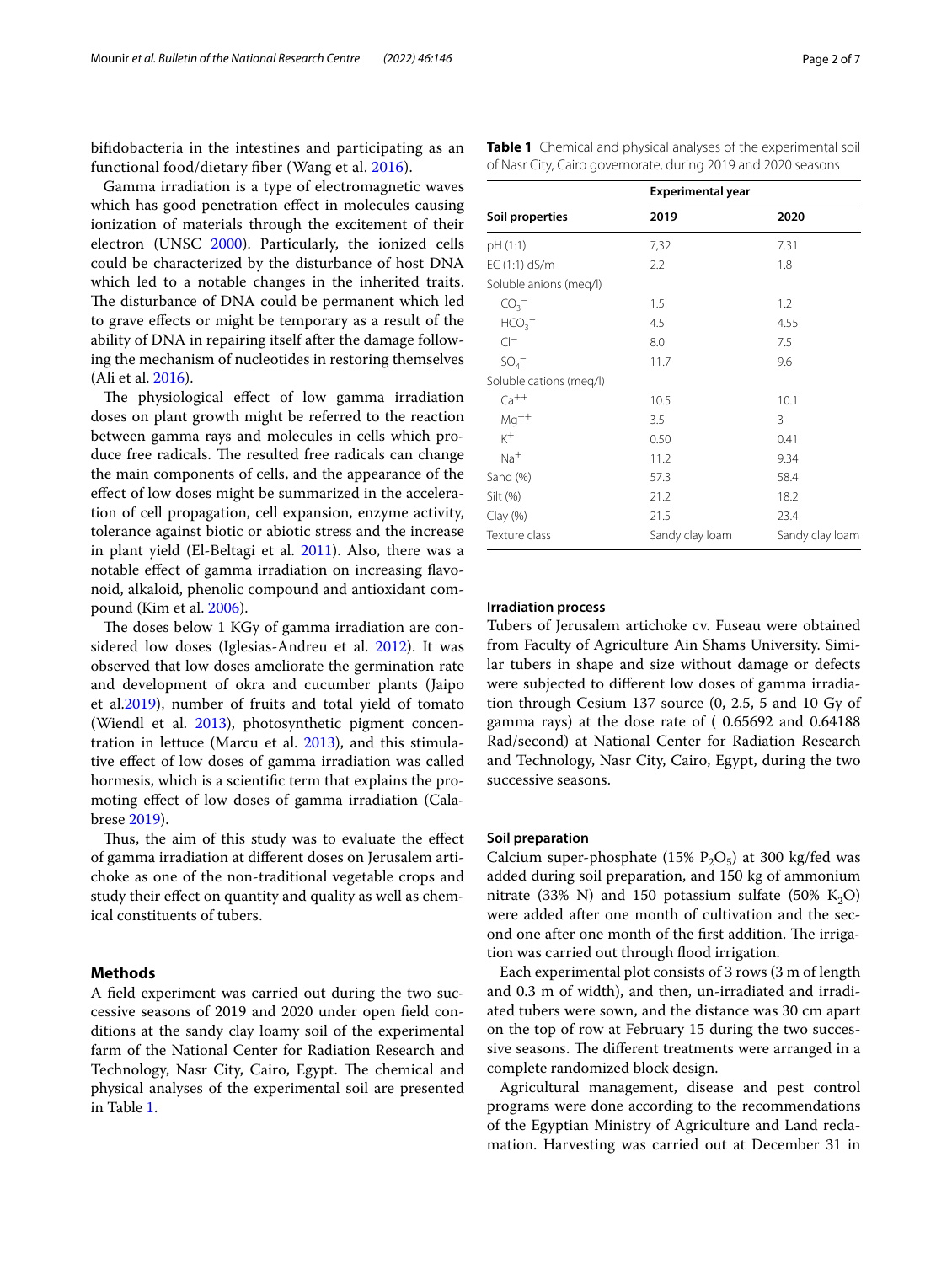both seasons when tubers reached the optimum stage of harvest.

## **Vegetative characteristics**

Five plants were chosen randomly from three replicates (from the inner rows) at 210 days after sowing for estimating: plant height (cm), number of branches per plant, shoot fresh and dry weight (g), as well as leaf area per plant (cm<sup>2</sup>).

#### **Tuber yield and its components**

Total yield was determined for each experimental plot at harvest time (290 days from planting), and tubers were harvested from each plot and then weighted and converted to determine total yield per feddan (ton), plant yield (kg), tuber fresh weight (g) and tuber dry matter percentage=(dry weight of tuber/fresh weight of tuber)  $\times$  100.

# **Chemical constituents**

Chlorophyll a, b,  $a+b$  and carotenoids (mg/g fresh weight) in leaves were measured at 210 days from planting date according to Wettestein [\(1957\)](#page-6-9). As for chemical constituents of tubers, total nitrogen percentage was estimated according to Plummer ([1971](#page-6-10)), phosphorus percentage was determined according to Jackson [\(1958](#page-6-11)), potassium percentage was determined according to Piper [\(1950](#page-6-12)), total carbohydrates percentage was determined calorimetrically in dry matter of tubers according to Dubois et al. [\(1956\)](#page-6-13), inulin percentage was estimated according to (Winton and Winton [1958\)](#page-6-14), and total phenols and favonoids were estimated according to Chang et al. ([2002](#page-6-15)).

## **Statistical analysis**

Data recorded were subjected to the statistical analysis of variance according to Snedecor and Cochran ([1980](#page-6-16)), and means of separation were LSD at 0.05 level.

# **Results**

# **Vegetative characteristics**

Data presented in Table [2](#page-2-0) show the efect of diferent low doses of gamma irradiation on growth characters of Jerusalem artichoke plants, and from the obtained results, it could be concluded that there was signifcant diference among diferent doses and 5 Gy of gamma irradiation scored the tallest plant, the highest number of branches, shoot fresh and dry weight as well as leaf area per plant compared to others doses during the two successive seasons, followed insignifcantly by both irradiation doses 2.5 and 10 Gy. It was shown that all irradiation doses caused a remarkable amelioration of plant vegetative growth parameters compared to un-irradiated tubers.

## **Photosynthetic pigments of leaves**

Concerning photosynthetic pigments of Jerusalem arti-choke leaves, data tabulated in Table [3](#page-3-0) show that there was a notable effect of low doses on chlorophyll a, b,  $a + b$ and carotenoids, whereas 5 Gy led to higher concentration of chlorophyll a, b,  $a + b$  and carotenoid than other doses in the frst and the second season, respectively, followed insignifcantly by 2.5 and 10 Gy, while control treatment (un-irradiated tubers) scored the lowest values as introduced in Table [3.](#page-3-0)

## **Tuber yield**

Regarding total yield of tubers and its component, the outlined data in Table [4](#page-3-1) show that there was a

<span id="page-2-0"></span>**Table 2** Effect of gamma irradiation doses on plant height, number of branches, fresh and dry weight of shoots as well as leaf area per plant of Jerusalem artichoke plants during the two successive seasons of 2019 and 2020

| <b>Treatments</b>   | <b>Plant height</b><br>(cm) | No. branches/plant | F.W. shoots/plant<br>(g) | D.W. shoots/plant<br>(g) | Leaf area /<br>plant $(m2)$ |
|---------------------|-----------------------------|--------------------|--------------------------|--------------------------|-----------------------------|
| Frist season        |                             |                    |                          |                          |                             |
| 0 (un-irradiated)   | 140.33                      | 3.00               | 491.87                   | 159.43                   | 2.64                        |
| 2.5 Gy              | 187.33                      | 3.00               | 1198.57                  | 377.27                   | 3.14                        |
| 5 Gy                | 192.33                      | 5.33               | 1602.30                  | 475.77                   | 4.25                        |
| 10 Gy               | 187.33                      | 2.67               | 1186.27                  | 322.73                   | 3.65                        |
| LSD <sub>0.05</sub> | 2.64                        | 1.67               | 245.35                   | 76.52                    | 0.78                        |
| Second season       |                             |                    |                          |                          |                             |
| 0 (un-irradiated)   | 143.53                      | 5.67               | 1055.23                  | 297.30                   | 2.55                        |
| 2.5 Gy              | 185.28                      | 6.67               | 1895.70                  | 253.80                   | 3.52                        |
| 5 Gy                | 195.36                      | 7.67               | 1719.63                  | 391.50                   | 4.44                        |
| 10 Gy               | 185.33                      | 6.33               | 1432.30                  | 303.30                   | 3.76                        |
| LSD <sub>0.05</sub> | 3.22                        | 1.07               | 289.30                   | 55.13                    | 0.51                        |

Bold indicates L.S.D. at 0.05 least signifcant diferences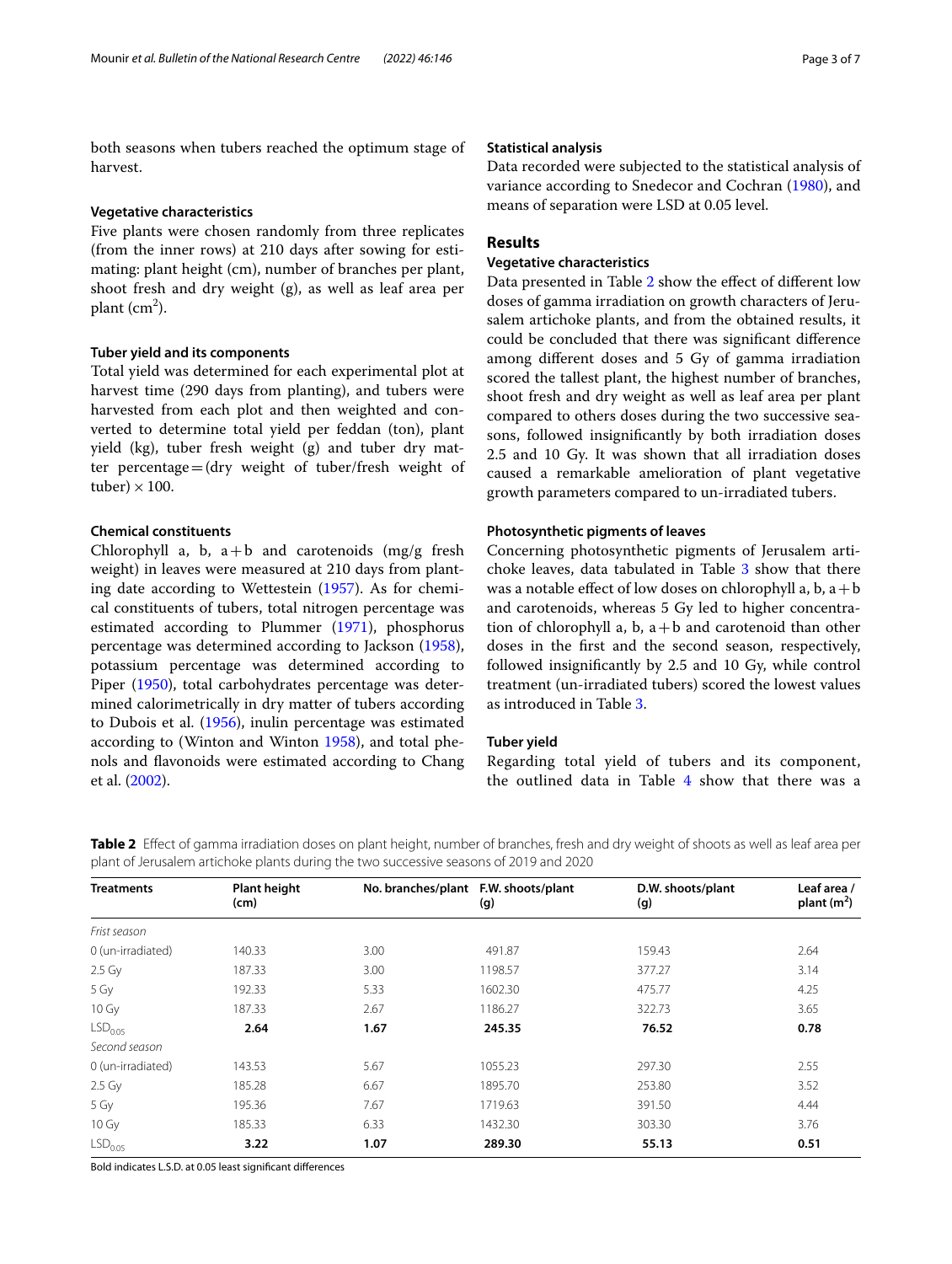<span id="page-3-0"></span>**Table 3** Efect of gamma irradiation doses on chlorophyll a, chlorophyll b, chlorophyll a+b and carotenoids of Jerusalem artichoke plants during 2019 and 2020 seasons

| Treatments            | Chl a<br>mg/g F.W | Chl b<br>$mg/g$ F.W | $Chl a + b$<br>mg/g F.W | Carotenoids<br>$mg/g$ F.W |
|-----------------------|-------------------|---------------------|-------------------------|---------------------------|
| Frist season          |                   |                     |                         |                           |
| 0 (un-irradiated)     | 2.24              | 1.58                | 2.24                    | 1.44                      |
| $2.5 \text{ Gy}$      | 2.66              | 1.78                | 2.66                    | 1.53                      |
| 5 Gy                  | 3.25              | 1.98                | 3.25                    | 1.95                      |
| $10 \,\mathrm{Gy}$    | 2.85              | 1.80                | 2.85                    | 1.68                      |
| LSD <sub>0.05</sub>   | 0.31              | 0.06                | 0.24                    | 0.02                      |
| Second season         |                   |                     |                         |                           |
| 0 (un-irradiated)     | 2.08              | 1.46                | 2.08                    | 1.43                      |
| $2.5$ Gy              | 2.55              | 1.57                | 2.55                    | 1.58                      |
| 5 Gy                  | 3.55              | 1.88                | 3.55                    | 1.94                      |
| 10 Gy                 | 2.88              | 1.68                | 2.88                    | 1.72                      |
| $\mathsf{LSD}_{0.05}$ | 0.22              | 0.04                | 0.21                    | 0.02                      |

Bold indicates L.S.D. at 0.05 least signifcant diferences

<span id="page-3-1"></span>**Table 4** Efect of gamma irradiation doses on total yield per feddan, plant yield, tuber fresh weight and tuber dry matter percentage of Jerusalem artichoke plants during the two successive seasons of 2019 and 2020

| <b>Treatments</b>     | Total<br>yield<br>(Ton/fed) | Plant yield<br>(kg) | Tuber<br>fresh<br>weight<br>(g) | <b>Tuber</b><br>dry<br>matter% |
|-----------------------|-----------------------------|---------------------|---------------------------------|--------------------------------|
| Frist season          |                             |                     |                                 |                                |
| 0 (un-irradiated)     | 16.58                       | 1.58                | 29.66                           | 22.31                          |
| $2.5$ Gy              | 19.65                       | 1.96                | 33.85                           | 23.30                          |
| 5 Gy                  | 22.35                       | 2.73                | 46.55                           | 24.25                          |
| 10 Gy                 | 20.35                       | 2.03                | 35.35                           | 23.20                          |
| LSD <sub>0.05</sub>   | 1.05                        | 0.23                | 3.56                            | 0.12                           |
| Second season         |                             |                     |                                 |                                |
| 0 (un-irradiated)     | 17.20                       | 1.66                | 29.85                           | 22.22                          |
| $2.5 \text{ Gy}$      | 19.87                       | 1.98                | 33.77                           | 23.37                          |
| 5 Gy                  | 22.87                       | 2.86                | 47.32                           | 24.85                          |
| 10 Gy                 | 20.74                       | 2.31                | 36.55                           | 23.33                          |
| $\mathsf{LSD}_{0.05}$ | 1.22                        | 0.33                | 4.23                            | 0.14                           |

Bold indicates L.S.D. at 0.05 least signifcant diferences

signifcant diference among diferent doses, whereas tubers irradiated with 5 Gy followed by 2.5 Gy and 10 Gy gave plants yielded higher total yield per feddan, plant yield and tuber fresh weight as well as tubers dry matter percentage than un-irradiated tubers in both seasons.

It is shown from vegetative growth characters pre-sented in Table [2](#page-2-0) that these vegetative growth characters were highly refected on tuber fresh weight and plant yield as well as tuber dry matter as shown in Table [4](#page-3-1) which ultimately led to an increase in total yield per feddan. In this concern, total yield ton/fed was increased in both frst and second seasons.

In another mean, the increment of total yield per plant of Jerusalem artichoke plant was mainly attributed to the increase in average weight of tubers accompanied by tubers irradiated with 5 Gy.

## **Chemical constituents of tubers**

The phytochemical compounds, i.e., total carbohydrates percentage, nitrogen, phosphorus, potassium percentage, total soluble phenols, favonoids concentrations and inulin percentage in tubers, were afected by diferent low doses of gamma irradiation, whereas data presented in Table [5](#page-4-0) show that 5 Gy of gamma irradiation gave higher percentage of nitrogen phosphorus and potassium than control treatment.

Regarding total carbohydrates and inulin percentage, data illustrated that the highest percentages of both previous characters were obtained from tubers obtained from 5 Gy of gamma irradiation. From another point, it was noticed that tubers irradiated with 5 and 10 Gy of gamma irradiation yielded higher concentration of total soluble phenols and favonoids than un-irradiated and 2.5 Gy of gamma irradiation in both seasons.

## **Discussion**

Gamma radiation has been widely used for the improvement of various traits of many plant species (Roslim et al. [2015](#page-6-17); Songsri et al. [2019](#page-6-18)).

The simulative effects of gamma irradiation on vegetative growth characters of Jerusalem artichoke are in agreement with the results obtained by Songsri et al. ([2019\)](#page-6-18) who found that low doses of gamma rays had positive efect on plant height of Jerusalem artichoke plants and also Hegazi and Hamideldin ([2013](#page-6-19)) who observed that low doses of gamma irradiation were accompanied by an increase in number of branches per plant, leaf area per plant, fresh and dry weight per plant of okra. From another point, Abd El-Rahman et al. [\(2016\)](#page-5-2) suggested that low doses of gamma rays scored the tallest plant and highest number of branches per plant of mung bean plants. Hamideldin and Hussien [\(2013\)](#page-6-20) stated that low dose 10 Gy of gamma rays led to the tallest plant, leaf area and number of branches of potato plants.

Gamma rays are a type of electromagnetic spectrum which participates to ionizing radiation with charged particles like electrons or photons (Kim et al. [2004](#page-6-21)). The biological effect of gamma irradiation referred to the interaction between rays and water in diferent cells which produce free radicals, and these free radicals have either positive or negative effect on ameliorating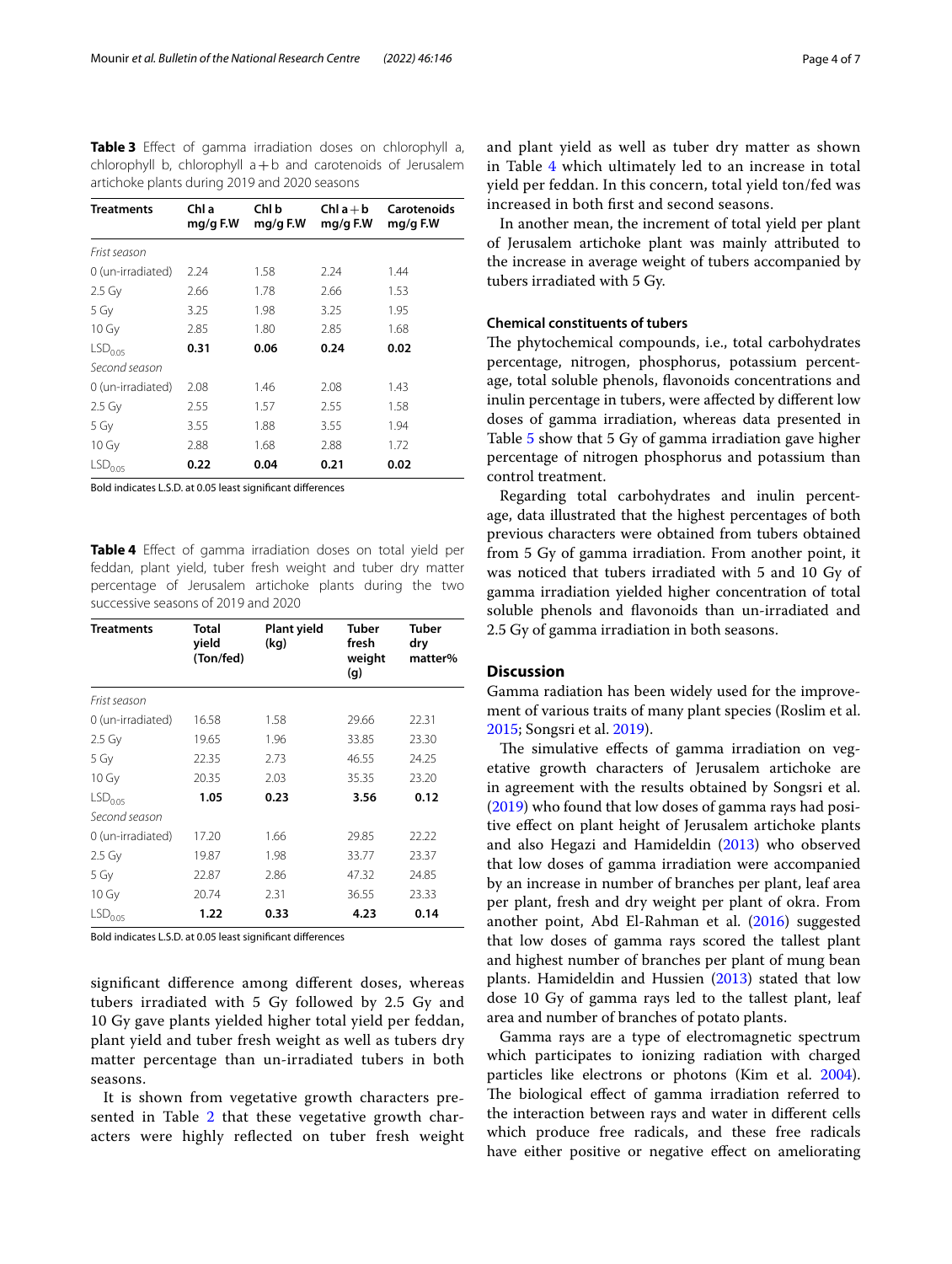| <b>Treatments</b>   | $\tilde{\phantom{a}}$<br>$\%$ |      |      |                            | mg/g D.W |                                 |                   |
|---------------------|-------------------------------|------|------|----------------------------|----------|---------------------------------|-------------------|
|                     | N                             | P    | K    | <b>Total carbohydrates</b> | Inulin   | <b>Total soluble</b><br>phenols | <b>Flavonoids</b> |
| Frist season        |                               |      |      |                            |          |                                 |                   |
| 0(un-irradiated)    | 1.33                          | 0.45 | 2.88 | 16.35                      | 9.55     | 36.55                           | 11.55             |
| $2.5$ Gy            | 1.60                          | 0.54 | 2.95 | 17.33                      | 10.33    | 37.36                           | 12.32             |
| 5 Gy                | 1.88                          | 0.66 | 3.25 | 18.68                      | 11.43    | 38.33                           | 12.36             |
| 10 Gy               | 1.58                          | 0.52 | 3.05 | 17.86                      | 10.87    | 38.98                           | 12.96             |
| LSD <sub>0.05</sub> | 0.02                          | 0.02 | 0.10 | 1.02                       | 0.42     | 1.02                            | 1.03              |
| Second season       |                               |      |      |                            |          |                                 |                   |
| 0(un-irradiated)    | 1.30                          | 0.48 | 2.58 | 16.58                      | 9.67     | 35.33                           | 9.32              |
| $2.5$ Gy            | 1.68                          | 0.50 | 2.98 | 17.44                      | 10.43    | 36.58                           | 12.33             |
| 5 Gy                | 1.85                          | 0.65 | 3.64 | 19.2                       | 11.52    | 37.65                           | 12.65             |
| 10 Gy               | 1.70                          | 0.51 | 3.08 | 17.76                      | 10.75    | 37.88                           | 13.01             |
| LSD <sub>0.05</sub> | 0.03                          | 0.01 | 0.20 | 9.4                        | 0.32     | 1.03                            | 1.04              |

<span id="page-4-0"></span>**Table 5** Efect of gamma irradiation doses on nitrogen, phosphorus, potassium, total carbohydrates, inulin, phenols and favonoids of Jerusalem artichoke tubers during the two successive seasons of 2019 and 2020

Bold indicates L.S.D. at 0.05 least signifcant diferences

or damaging important component of plant cell which refect on morphological, anatomical characters and biochemical as well as physiological process as a result of radiation dose, the expansion of thylakoid membranes, modifcation of photosynthesis process, amendment of photosynthesis process, modifcation of antioxidative system (Wi et al. [2005](#page-6-22)).

There are two factors affect the effect of gamma rays on plant growth characters: The first is related to plant characteristics such as species, genus and growth stage, and the second one is related to irradiation process like source of irradiation, dose level and dose rate (Jan et al. [2012](#page-6-23)).

High doses of gamma rays have a negative efect on diferent vital processes and growth characters of different plants, whereas seeds irradiated with high doses showed negative infuence on protein synthesis, balance of endogenous hormones, gas exchange and enzyme activity (Hameed et al. [2008\)](#page-6-24). Low doses or simulative doses have a tonic efect on germination, plant growth and diferent vegetative characters (Hong et al. [2017](#page-6-25)). The animating effect of low doses on growth characters might be referred to the positive mutant efect such as the fast repair of DNA, the activation of endogenous hormones and enzymes related to germination and plant development (Majeed et al. [2018\)](#page-6-26). From another point, low doses accelerate cell division in meristematic tissues which refect on enhancing and stimulating vegetative characters (Dhakshanamoorthy et al. [2011\)](#page-6-27). The correlation between the increase in plant height and low doses of gamma irradiation might be related to its efect on stimulating cell division and diferent vital processes that enhance nucleic acid synthesis (Asare et al. [2017\)](#page-5-3). Also, low doses of gamma irradiation might be the main reason that enhances the potentials of antioxidant and led to a good relation among endogenous hormones in irradiated cells which refect on growth characters (Wi et al. [2007](#page-6-28)).

Regarding the infuence of low doses on photosynthetic pigments, Aly et al. [\(2021](#page-5-4)) found that low doses of gamma rays scored the highest concentration of chlorophyll a, b and carotenoids of red radish leaves. The effect of low doses of gamma ray on increasing the concentration of photosynthetic pigments might be related to its efect on inducing a benefcial mutation which led to a variation in cell structure and vital process like expansion of thylakoids membranes and amelioration of photosynthesis process which refect on pigment bulk that adjust the color of plant leaves (Gaafar et al. [2016\)](#page-6-29).

As for the infuence of low doses of gamma rays on yield, similar fnding was obtained by Wang et al. ([2007](#page-6-30)) who stated that low doses increase total yield of sweet potato roots, Cheng et al. [\(2010\)](#page-6-31) who found that potato tubers irradiated with 5 Gy yielded 70% increase in total yield than untreated tubers and Songsri et al. ([2019](#page-6-18)) who observed that 5 Gy of gamma irradiation increased tubers fresh weight of Jerusalem artichoke.

The simulative effect of low doses 5 Gy of gamma ray on vegetative characters such as plant height, number of branches, shoot fresh and dry weight as well as leaf area as presented in Table [2](#page-2-0) might be refected on increasing photosynthesis process which leads to an accumulation of carbohydrates and then after produces higher tubers in weight which increases total yield. From another point, low doses of gamma rays have the ability to increase the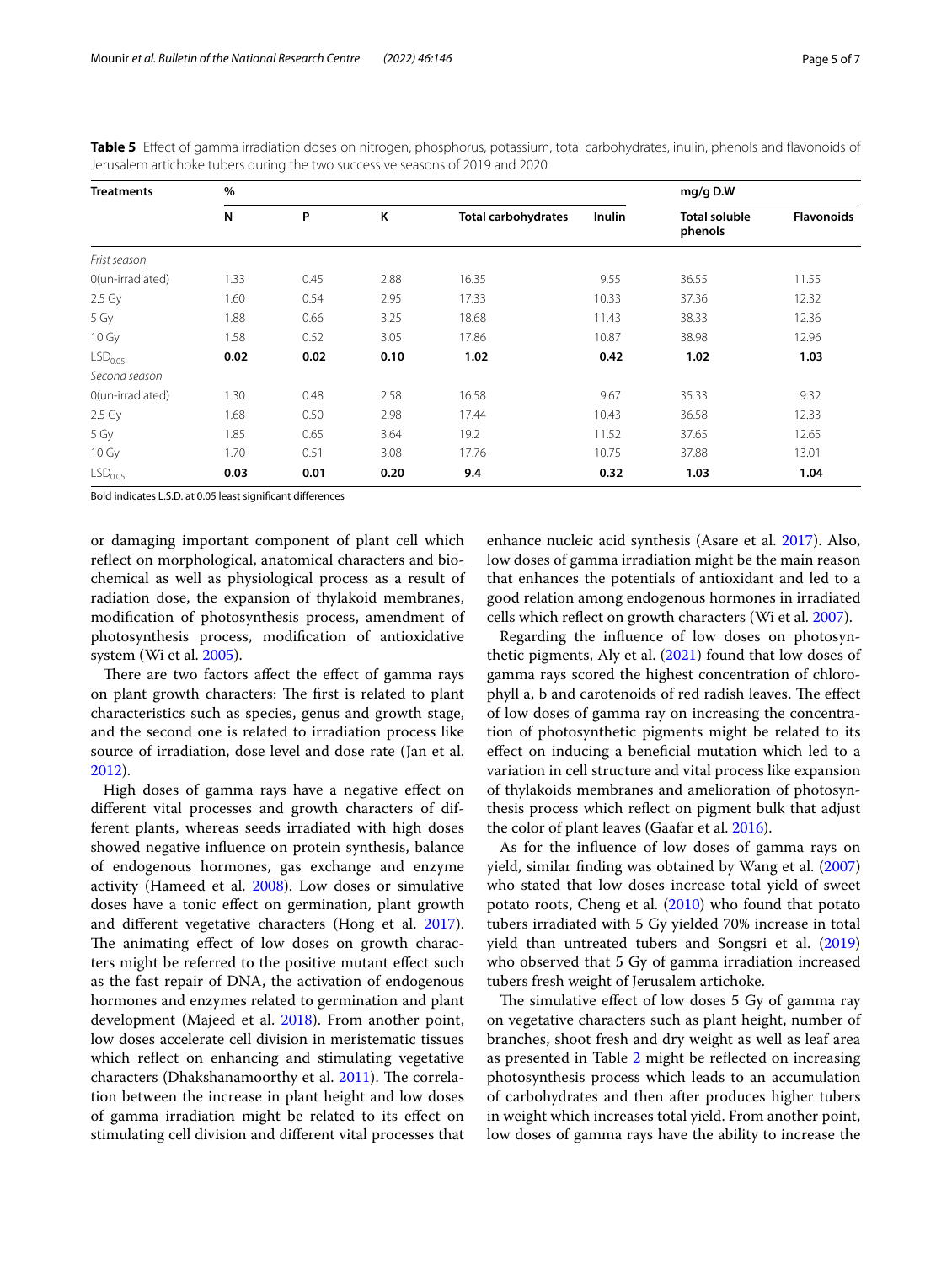enzyme activity which refects on enhancing cell division that leads to an increase in plant development and leaf area which refects on tuber yield (Ali et al. [2016](#page-5-0)).

Respecting the infuence of gamma rays on chemical constituents of tubers, similar result was obtained by Afrin et al. [\(2019\)](#page-5-5) who found that low dose of gamma ray scored the highest percentage of nitrogen and phosphorus in onion bulb, Hamideldin and Hussien ([2013](#page-6-20)) who observed that low dose 10 Gy scored the highest percentage of phosphorus and potassium in potato tubers and also Aly et al. ([2019](#page-5-6)) who observed that low dose of gamma ray increased both phenols and favonoids of eggplant fruits. From another point, Kebeish et al. ([2015](#page-6-32)) confrmed that low dose of gamma irradiation 10 Gy led to a higher percentage of carbohydrates than high doses in bulbs of garlic. The impact of gamma irradiation on increasing macronutrients in tubers such as nitrogen, phosphorus and potassium might be referred to the infuence of low dose 5 Gy of gamma irradiation on enhancing the growth parameters of plants as presented in Table [2](#page-2-0) and photosynthetic pigments as shown in Table 3 which reflect on vital process such as photosynthesis which ameliorates the absorption of minerals and increases their percentage in tubers (storage organs).

The reduction of carbohydrates percentage in tubes with the increase in gamma rays doses might be related to the enhancement of the metabolic activation of hydrolyzing enzymes (Maity et al. [2004](#page-6-33)).

The impact of gamma rays on phenolic compound depends on dose level, whereas low doses could stimulate the content of phenolic compound in diferent irradiated plant organs, which depend on antioxidant molecule structure or fraction of some chemical bonds (Pereira et al.  $2015$ ). The devastating of gamma ray and oxidation had the opportunity to break the bonds of polyphenols which are characterized by low molecular weight that increases antioxidant phenolic compounds (Adamo et al. [2004](#page-5-7)).

# **Conclusions**

Gamma radiation has been widely used for the amelioration of various traits of many plant species, one of them is Jerusalem artichoke, and this study proved that low dose 5 Gy of gamma irradiation which can be created before cultivation through the irradiation of tubers by Cesium 137 gamma source has a simulative impact on vegetative characters of Jerusalem artichoke which refects on increasing total yield and chemical constituents of tubers, which gave the chance to cultivate irradiated tubers of Jerusalem artichoke under marginal and unfertile soils and obtain high yield with high quality.

#### **Abbreviations**

Gy: Gray; N: Nitrogen; P: Phosphorus; K: Potassium; No.: Number; F.W.: Fresh weight; D.W.: Dry weight; fed.: Feddan.

#### **Acknowledgements**

The authors are grateful for the support of both National Centre for Radiation Research and Technology and National Research Center for facilitating the laboratory and agricultural experiments.

#### **Author contributions**

A.M.M. performed the feld experiment and was a major contributor in writing the manuscript. A.M.E.H. performed the feld experiment and revised the paper. S.H. performed the chemical analysis of the samples, and A.M.M.E.T. coordinated the data collection and statistical analysis. All authors read and approved the fnal manuscript.

#### **Funding**

The author(s) received no fnancial support for the research, authorship and/or publication of this article**.**

#### **Availability of data and materials**

The datasets generated and/or analyzed during the current study are included in this published article.

#### **Declarations**

**Ethics approval and consent to participate** Not applicable.

#### **Consent for publication**

Not applicable.

#### **Competing interests**

The authors declare that they have no competing interests.

#### **Author details**

<sup>1</sup> Natural Products Research Department, National Centre for Radiation Research and Technology (NCRRT), Egyptian Atomic Energy Authority (EAEA), Cairo, Egypt. <sup>2</sup>Vegetable Research Department, Agricultural and Biological Research Institute, National Research Centre (NRC), Egypt El Buhouth St., Dokki, Giza, Egypt.

## Received: 29 March 2022 Accepted: 15 May 2022 Published online: 23 May 2022

#### **References**

- <span id="page-5-2"></span>Abd El-Rahman MA, Helal AA, El-Shaer HFA, Dawod M (2016) Efect of gamma irradiation of seeds on growth and yield of mungbean (*vigna radiata*) in Egypt. J Bas Environ Sci 3:148–155
- <span id="page-5-7"></span>Adamo M, Capitani D, Mannina L, Cristinzio M, Ragni P, Tata A, Coppola R (2004) Truffles decontamination treatment by ionizing radiation. Radiat Phys Chem 71:165–168
- <span id="page-5-5"></span>Afrin MS, Kabir MA, Alam MS (2019) Efect of gamma radiation on the growth, yield and quality of four onion accessions. J Agric Vet Sci 12(8):68–78
- <span id="page-5-0"></span>Ali H, Ghori Z, Sheikh S, Gul A (2016) Effects of gamma radiation on crop production. In: Crop production and global environmental issues. Springer, pp 27–78
- <span id="page-5-6"></span>Aly AA, Eliwa NE, Abd El-Megid MH (2019) Stimulating effect of gamma radiation on some active compounds in eggplant fruits. EJRSA 32(1):61–73
- <span id="page-5-4"></span>Aly AA, Eliwa NE, Borik ZM, Safwat G (2021) Physiological variation of irradiated red radish plants and their phylogenic relationship using SCoT and CDDP markers. Not Bot Horti Agrobot Cluj 49(3):1–18
- <span id="page-5-3"></span>Asare AT, Mensah F, Acheampong S, Asare-Bediako E, Armah J (2017) Efects of gamma irradiation on agromorphological characteristics of okra (*Abelmoschus esculentus* L. Moench.). Adv Agric 3:1–7
- <span id="page-5-1"></span>Calabrese EJ (2019) The dose-response revolution: how hormesis became signifcant: an historical and personal refection. P.3–24. In: Rattan SIS,